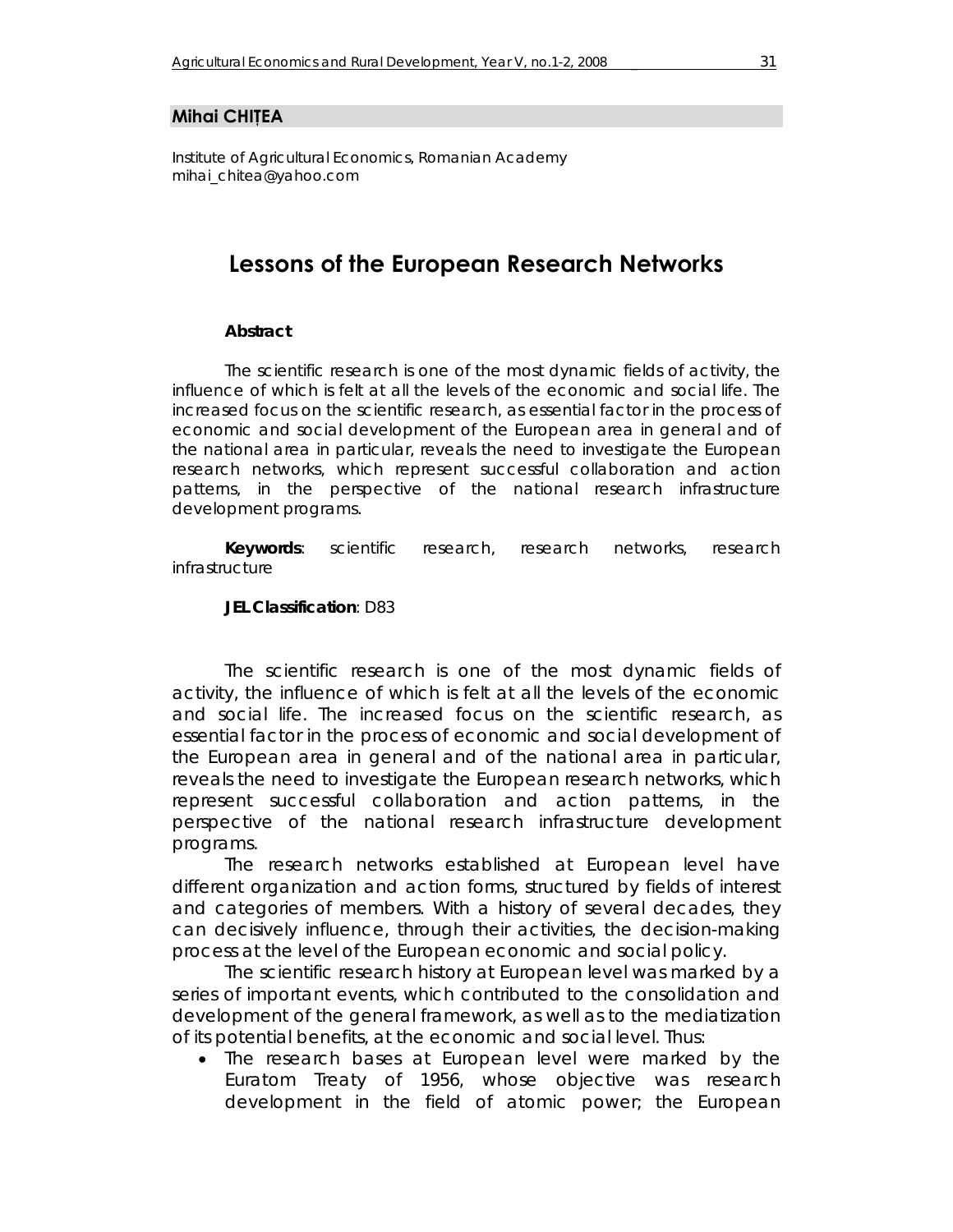countries gradually extended their research scope to other energy sources;

- In January 1974, by the resolution of the Council of Europe, the activity of co-coordinating the national research policies and of the EU policy on scientific research was regulated;
- After 1980, the research at EU level was also extended to other areas of interest, mainly to promoting general competitiveness;
- The support provided to the scientific research at EU level was based upon the EU framework programs, whose goal was to encourage the co-operation between institutes and researchers from different countries;
- The first EU framework program, named Esprit, was adopted for the period 1984-1994, when the focus was laid on the role of information technology in increasing global competitiveness; Esprit included three framework programs: the first (1984-1987) that focused upon energy, industry and environment, the second (1987-1991) that focused upon the informational society and the third (1991-1994) that focused upon information technology;
- FP4 (1994-1998) followed, which continued the activities of the previous programs, at the same time focusing upon the socioeconomic research development;
- FP5 (1998-2002) marked a change of focus in European research, i.e. the shift of the focus from technological performance to sustainable development and creation of a "friendly" informational society;
- FP6 followed next (2003-2006) which was designed as a financial instrument for the support to the establishment of the European Research Area (ERA);
- FP7 (2007-2013) support instrument for the EU policy targeting economic growth and employment opportunities;
- In total, the funding from the EU budget, through the framework programs (1984-2013), exceeds 86 billion euro.

The present and future socio-economic challenges, such as economic growth, which is more and more dependent on researchinnovation, as well as the climate changes, cannot be approached only through local or national policies. Thus, in March 2000, in Lisbon, the Council of Europe launched the idea of an ambitious concept – creation of a European Research Area (ERA).

 This concept represents a vision of the future of research in Europe, based upon an internal market of science and technology, targeting to join the research of excellence, competitiveness and technology, by creating a better co-operation and co-ordination between all the European relevant actors, at all levels. Among the measures of action proposed by ERA, the following are worth mentioning: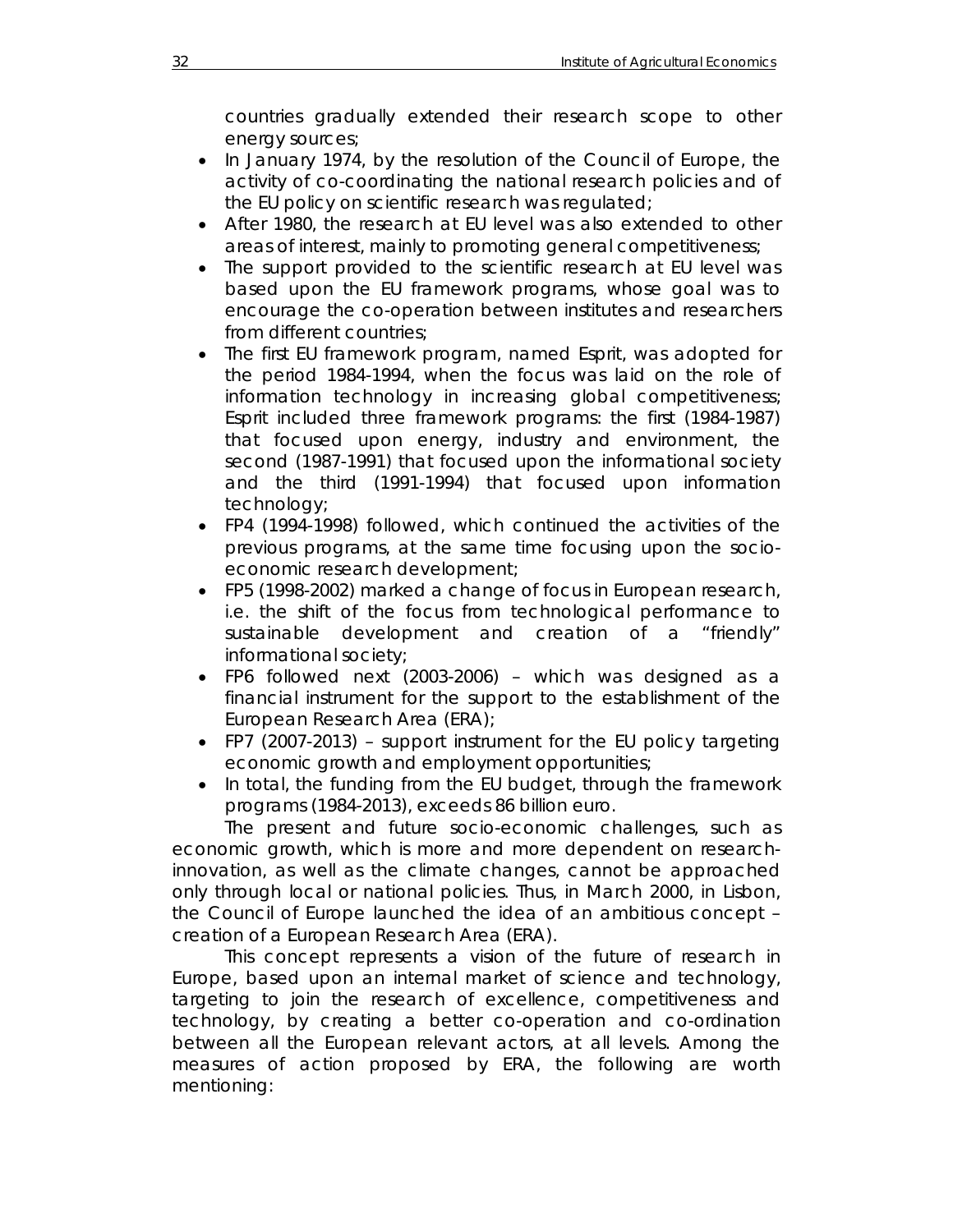- Integration and development of existing initiatives (e.g. COST);
- Identification of research centers of excellence from Europe;
- Improvement of the environment for research partnerships and private investments;
- Elimination of barriers that hinder the researchers' mobility in Europe;
- Co-ordination of the activity regarding the evaluation of quality and national policy impact in the field of researchdevelopment;
- Creation of a network of high-performance trans-European data for the scientific communication.

In close connection to this European Research Area concept, a proposal was launched in Barcelona in the year 2002, by the leaders of the EU Member States, according to which, by the end of 2010, the European countries should allocate at least 3% of their GDP to research and development. This objective was unanimously accepted, in the first place due to the positive correlation between the R&D expenses and the increase of competitiveness. Yet, under the background of stagnation in the last decade of the share of expenditure allocated to research from GDP, in most EU Member States, only a 0.3% increase can be noticed in the year 2005 (Eurostat). At the same time, in the same year, only two European countries reached and even exceeded the objective established at Barcelona, in 2002: Sweden, by 3.86% of GDP and Finland, by 3.48%.

In order to get an overall picture of the research sector at European level, we shall next present several representative examples of European research networks.

# **The European Science Foundation (ESF)**

Established in the year 1974, the European Science Foundation puts together 78 organizations from 30 European countries, which are working in the scientific research area. Since its establishment up to the present moment, ESF has co-coordinated a wide range of pan-European scientific initiatives, being able to fast respond to the new challenges due to its flexible organizational structure. The main objectives of the European Science Foundation are the following:

> • Supporting all the science and research branches at European level, by developing co-operation in the field of scientific research, analysis of the strategic issues in the research area, counseling in the research policy area, encouraging the researchers' mobility and ensuring the free circulation of information and ideas;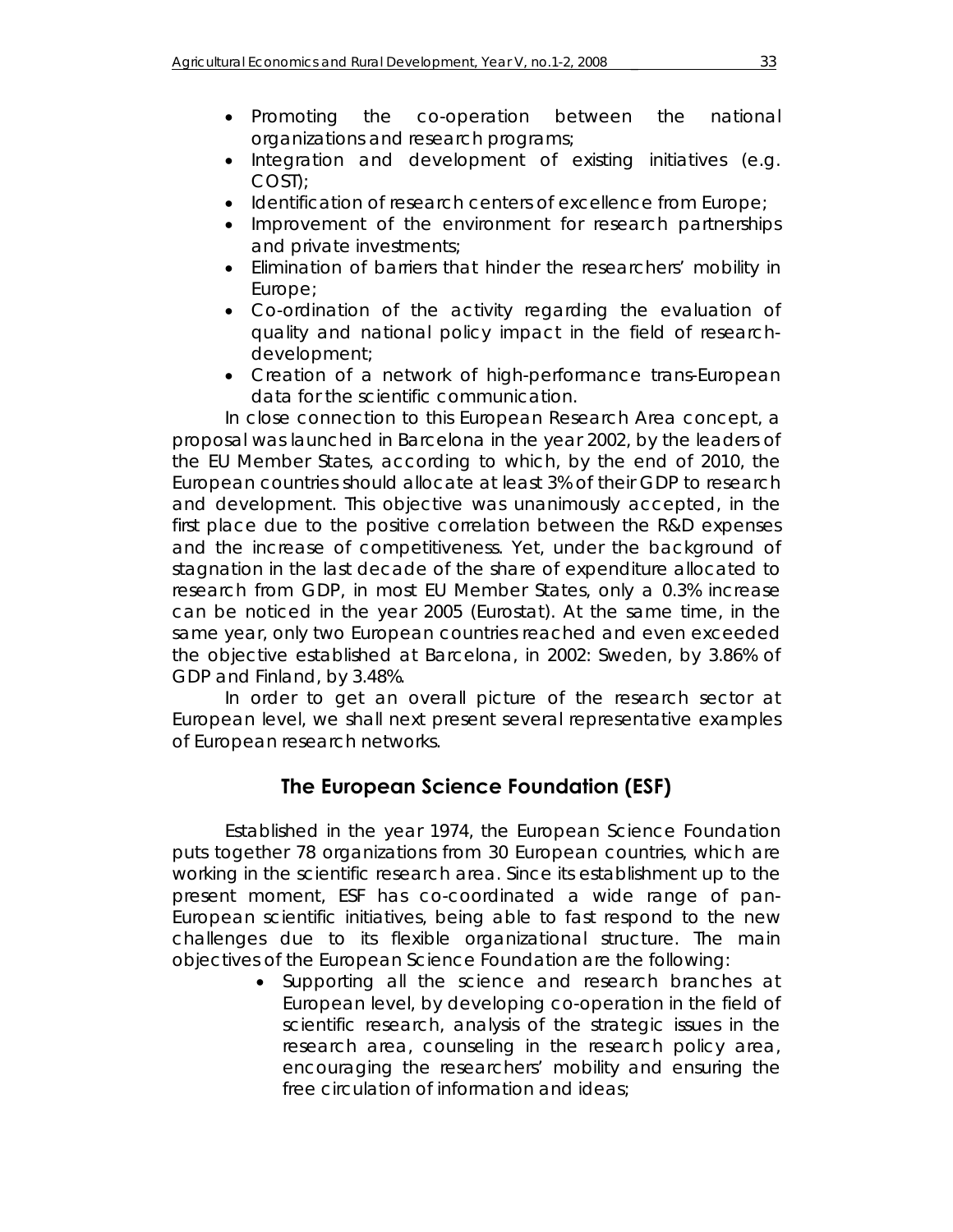- Supporting co-operation in the use of the existing facilities as well as in planning new facilities;
- Planning, launching and co-ordination of collaboration in research activities;
- Promoting the collective rights and interests of the member organizations in the relation with the public authorities and the public and private entities.

As regards the acceptance as member of foundation, any national research organization located in one of the countries that are members of the council of Europe, which provides significant support and/or coordinates research activities and receives the largest part of support from the respective state, is eligible to obtain full membership of the European Science Foundation.

Several research networks activate under the European Science Foundation, with the following main objectives: discussion, planning, analysis and co-ordination of the research activities in the respective areas. They pool the researchers from the member organizations in order to evaluate the possibility of scientific research development and implementation at European level. Many times, these lead to other ESF activities, namely: European programs and conferences in the field of research.

Romania is represented at the level of the European Science Foundation by the National University Research Council (NURC). Established in late 1994, as integrating part of the higher education reform strategy, NURC obtained full ESF membership in 2003. The main objective of NURC is represented by the promotion of quality and innovation in the academic research and fostering the transfer of technology acquired through the research activities. NURC approaches all the ESF disciplines, actively participating to the funding of the research projects and promoting co-operation among researchers.

Map 1. Location of organizations that are ESF members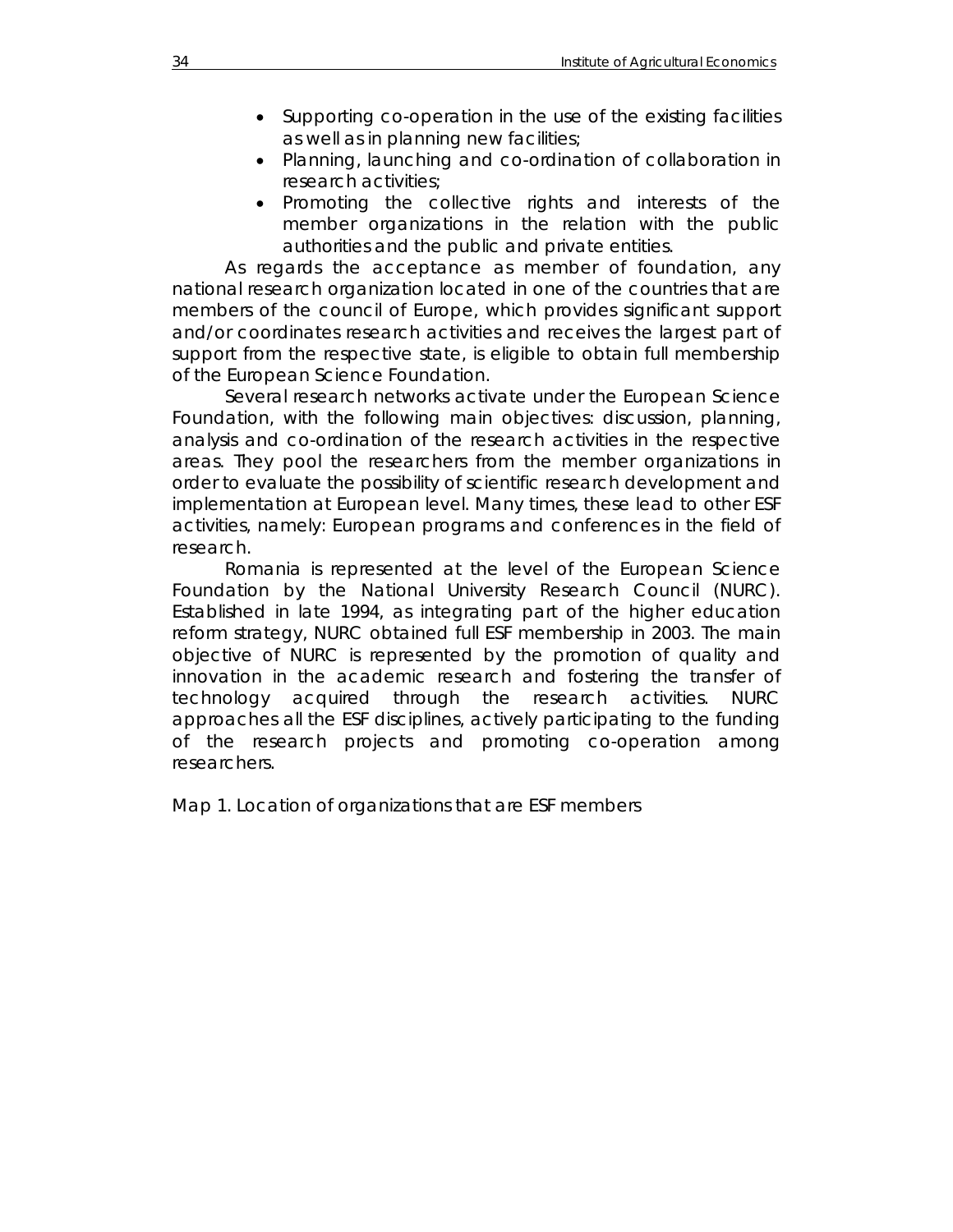

Source: www.esf.org

# **The European Network of Agricultural and Rural Policy Research Institutes (ENARPRI)**

ENARPRI was established in the year 2003, at the initiative of the Center for European Policy Studies (CEPS) and brings together leading national institutes and research teams from 13 countries of the European Union.

The main ENARPRI objective is the establishment of an institutional structure that will lead to improved exchange of information and policy research insights. It will also contribute to the development of tools and methods and the organization of EU wide research programs that are closer aligned with the interests and demands of the users of the policy research. In addition, there is scope for significant spillover effects and economies of scale within the network by avoiding overlap in the development of models for quantitative evaluations and in developing policy scenarios, and by linking comparative advantages of various institutes through network collaboration. The ENARPRI activities are co-coordinated and managed by CEPS. The central theme of the Network is represented by the impact of the regional, bilateral or multilateral trade agreements which the European Union has concluded or is negotiating, including the World Trade Organization, EU enlargement, Euromed, Mercosur, as well as the multifunctional model of European agriculture and the sustainable development of rural areas. The activities developed within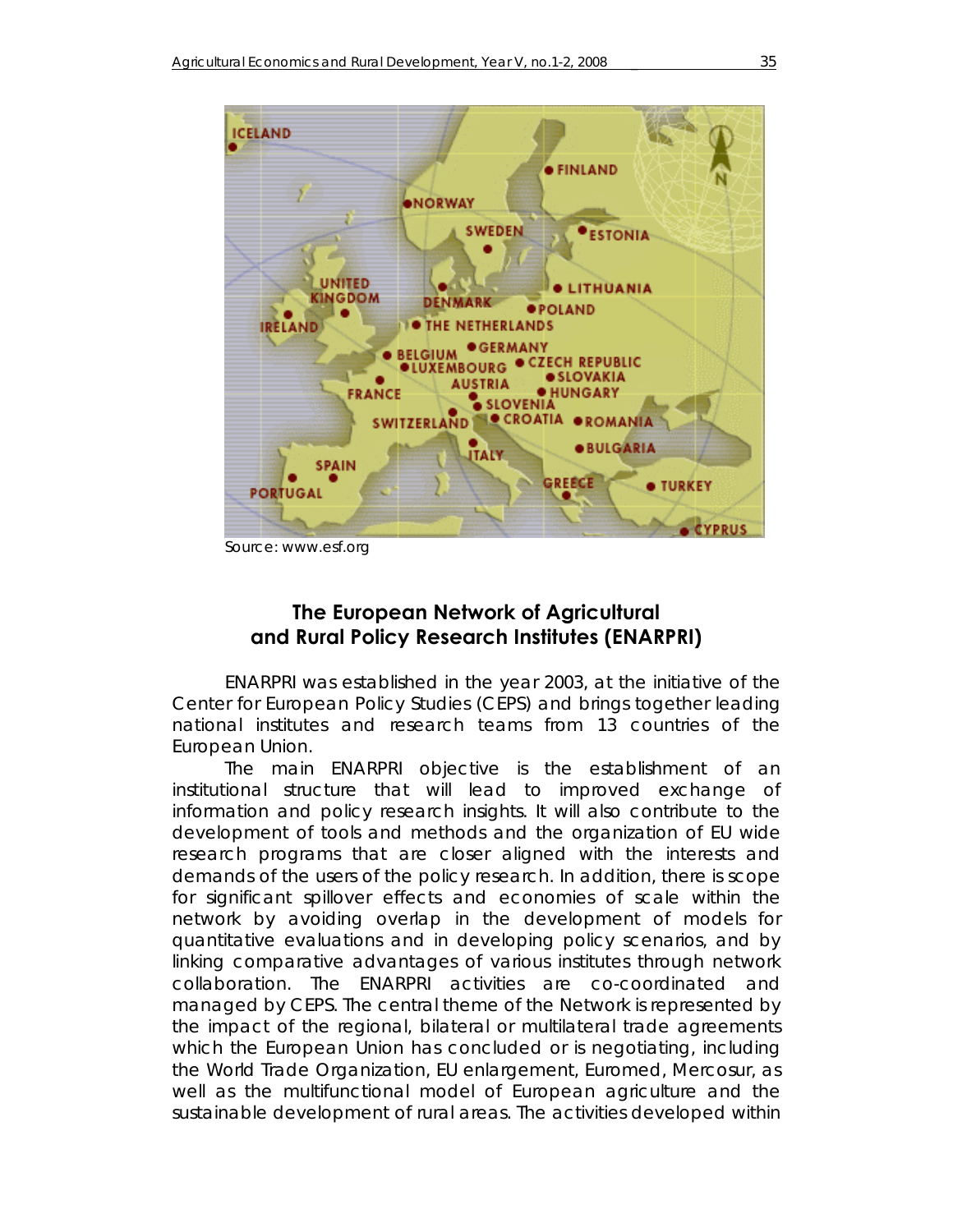the Network include the following, among others: organization of conferences and workshops, publication of working papers and policy papers, as well as the formulation of joint research programs.

In conclusion, the expected results of the activities developed under ENARPRI are the following:

- Creation of an institutional structure linking key research institutes with major benefits for improved exchange of information and policy analysis both on the short and long term;
- Development of improved tools for impact assessment;
- More effective impact assessment of trade agreements on a variety of important social, economic and environmental indicators and multifunctionality assessment;
- Clearer analysis of the need for EU policy adjustments.

### **European Development Research Network**

**EUDN** was established in late 2000, through the efforts of the Center for Development Research (ZEF), which followed the EU and World Bank directives with regard to setting up a European research center, similar to the Global Development Network (GDN), launched by the World Bank in December 1999. EUDN is a network that is addressed to the individual researchers coming from different research institutes from Europe. At present, it brings together 61 researchers of different specialties, mainly from the economic development field.

The main EUDN objectives are the following:

- To facilitate the exchange of ideas between the researchers activating in the field of economic development, on one hand, and the decision-makers in the political field, on the other hand, targeting the improvement of the research community impact upon the decision-makers and the European cooperation in the development field;
- To strengthen the relations between the groups of researchers in economic development, in order to strengthen the European research capacity in the elaboration of development studies, in general, and economic development, in particular;
- To train the young researchers through PhD programs or workshops, as well as to facilitate the PhD or post PhD student exchanges between the European institutions and between the European institutions and the institutions from the developing countries.

These EUDN objectives turned into practical activities, and a series of international conferences and workshops have been organized for this purpose, and in the future researcher exchanges and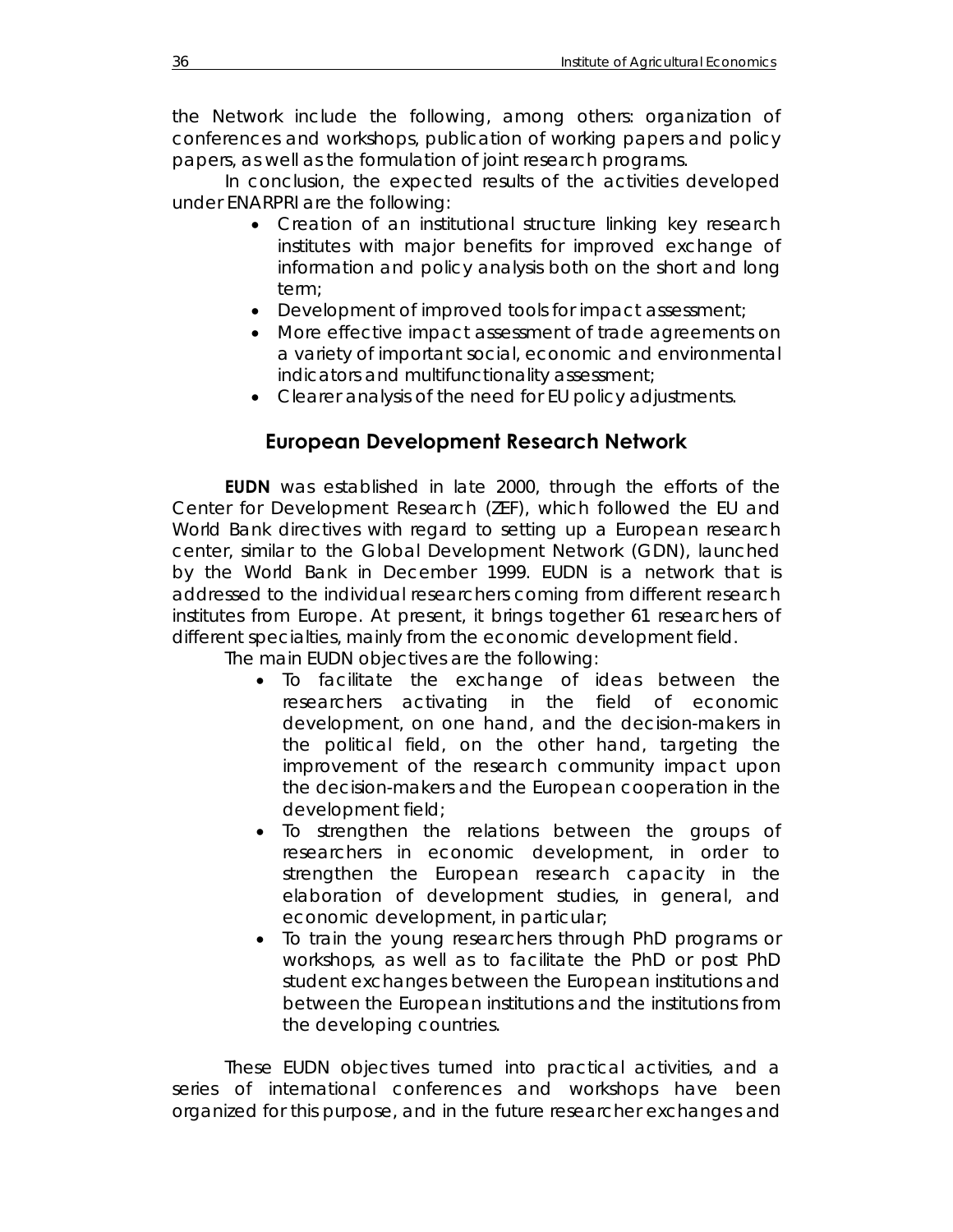schools for PhD students will also be organized. Here are a few examples of works and projects developed in 2006, under the EUDN network: "Explanation of the Heaven global pollution effect", "Commercial unions versus statistic discrimination – theory and application in post apartheid South Africa", "Growth and risk: methodology and micro-evidence".

# **The European Network for Scientific Research Coordination in Organic Farming**

The European Network for Scientific Research Coordination in Organic Farming (ENOF) was promoted by the European Union, funded by the Commission of the European Communities and run by the General Directorate Agriculture. The main ENOF objective is the contact and collaboration between the European bodies activating in the field of education, research, experimenting and mediatization of the technologies used in organic farming. The universities, as well as the public or private research centers are included in this category. ENOF acts as a centralizing unit for the information and results of the research activity, contributing to the identification of priorities in organic farming. The centers that carry out activities in the field of organic agricultural and forestry practices can collaborate with ENOF, as associated laboratories, and can participate to the workshops and other scientific manifestations organized by this.

 ENOF has a managing committee, subordinated to the coordinator and five sub-coordinators for each of the following research fields:

- Grain production and pest control,
- Soil fertility and environment issues,
- Animal breeding,
- Economic and legal aspects,
- Crop protection.

The coordinator is the only body directly subordinated to the European Commission. The network also coordinates the editing of a newsletter, NENOF, where the scientific research papers in the field of organic farming are published. In order to disseminate the results and strengthen the collaboration in this field at European level, ENOF organizes a workshop each year. Among these, the following should be mentioned: use of soil resources and biodiversity; role of organic farming; steps towards conversion and development of organic farming; use of resources in organic farming; the future of organic farming systems. Following these actions, ENOF centralized the information and results of the studies and published a White Paper on the research situation in the field of organic farming in Europe.